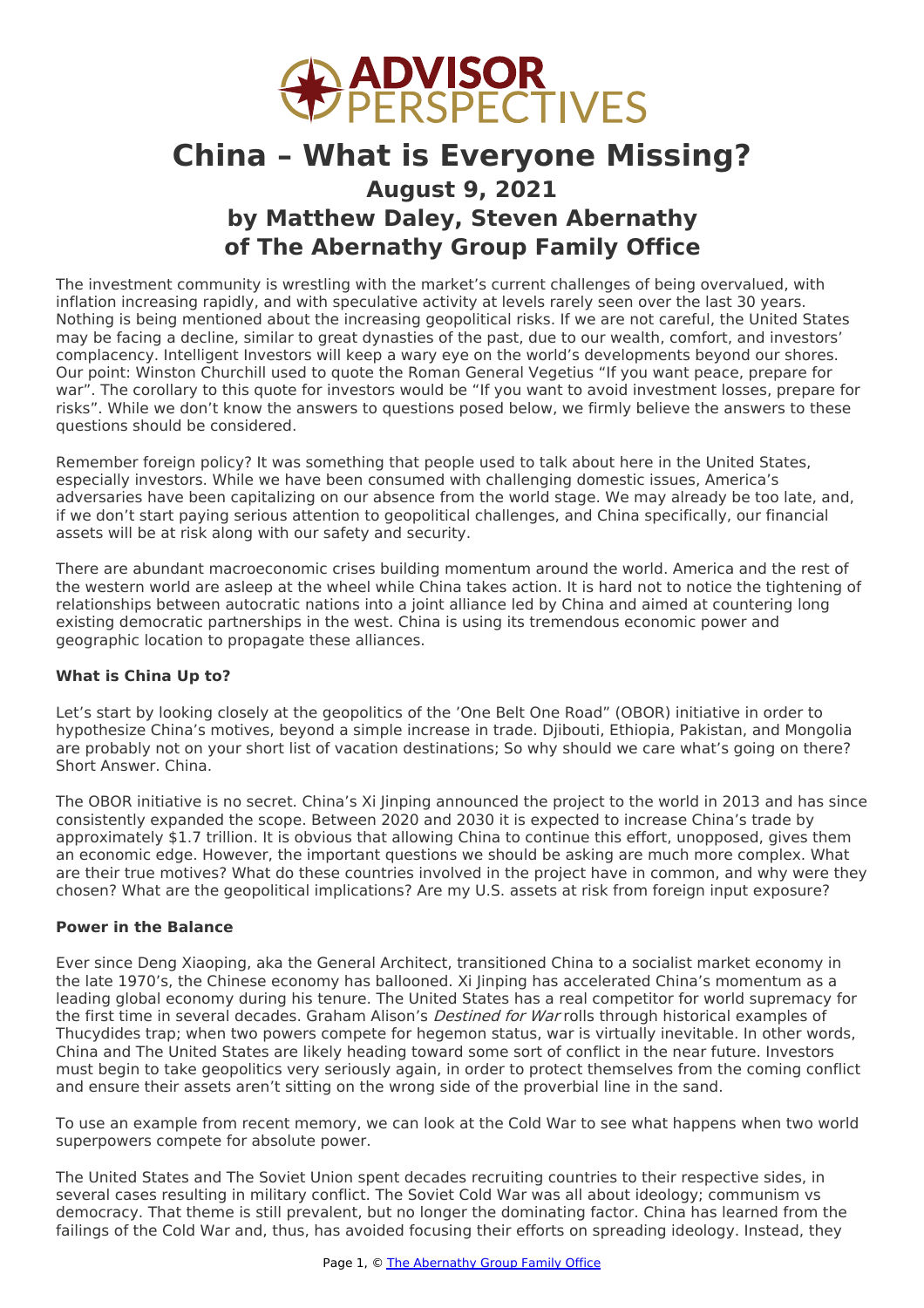have focused their initiatives toward more objective forms of recruitment using a combination of financial, political, and infrastructural leverage. We appear to be heading towards a world where countries once again will be choosing sides. This time between China and the United States. I make the assertion that China's OBOR initiative is their way of beginning this process. Anyone who has read "The Art of War" knows that conflict is won before it begins. War is about preparation. Right now, China is taking a page out of the 20th century U.S. foreign policy playbook. Their chief export is no longer manufactured goods, it is influence. Remember this every time you consider an investment with foreign exposure. Ask yourself, "when the time comes to pick a side, who will each country choose?" Some countries are easy to determine. For example, the U.K. will likely side with the United States, while Iran will probably side with China. However, other countries may fall into grey areas, which is where investors will need to focus their analysis.

## **The Impact of One Belt One Road**

The 66 countries involved in the OBOR initiative are a good place to begin. A quick glance at the list and one can see many of these countries siding with China because of their system of government or their antiwestern ideology, and frankly, there is not too much The U.S. can do about that. India and the Baltic States are generally pro-America, but nonetheless fall on the list. If China were to engage in predatory loan practices in these places, like they have done already in Djibouti, Ethiopia, and Pakistan, they could be forced to side with China as well. That is the power of the OBOR initiative. China is purchasing influence and exporting it across Asia, the Middle East, Eastern Europe, and Africa. The United States must focus its energy on expanding influence in South America to protect our sphere of influence in our proximate geography. Afterward, we can divert our energy to countering China's power in places they already have a presence.

An example of a recent event that should sound alarms because of its proximity to our shores, is the attempt by Iran to send a warship filled with weapons to Venezuela. Iran may not share exact ideology with China, but they definitely share a loathing for the West. These are the types of considerations investors need to start noticing. We would be fools not to consider the connection between this action and the 21st century's version of the Axis of Evil. Venezuela is our only real enemy in the Western Hemisphere. A coalition of China, Iran, Russia, North Korea, and Venezuela would be a formidable leadership group to begin pushing for a new world order. There have been a number of other small provocations by this group in the recent past. Look for these types of events to pick up in pace and severity. South America is yet unclaimed (other than Venezuela), but one could see many of the nations there as a coin flip as to which side they could be compelled or strong-armed to join.

### **A Geopolitical Tinder Box**

A single trigger event could accelerate into a broader conflict in an instant. For example, if significant evidence were to arise that China accidentally leaked Covid-19 from the Wuhan lab and then covered it up, this could be a trigger. Faced with reparations, debt cancellation, or any litany of additional penalties from the global community, China may be forced to move prematurely into direct contention for world dominance with the United States. For example, if China increased its aggressiveness toward Taiwan, the U.S. would likely be forced to take a side against China. If China decides to become more assertive regarding its claims of ownership in the South China Sea, which would likely start a conflagration of some magnitude with Japan, what would the U.S. do? Other possibilities include an act of aggression by North Korea with China's backing, a devastating cyberattack, or a new war in the Middle East. Russian military aggression in Ukraine or other bordering states, the battle for Arctic military capabilities, instability in Turkey, and a 21st Century Space Race, are all on the list of conflagrations which could take place, among many others. Recall World War I to remind yourself that seemingly insignificant events, completely unrelated to China, are also plausible catalysts for launching a conflict. Archduke Franz Ferdinand's assassination by a Serbian assassin in Sarajevo on June 27, 1914 led to the deaths of millions across the world. Something yet unimagined may be the force that brings us to conflict. It is important to stay nimble and to pay close attention. If a triggering event occurs and your assets are in a country that sides with China, might those assets be seized by the Chinese Communist Party (CCP) or even by the host country as payment for their loyalty to the regime? If you have U.S. based investments that are heavily reliant on foreign resources, labor, or support, you should also consider which side those resources may be on, and the risk you are taking depending on the degree of certainty you can have in such a prediction.

For decades China has been a reliable machine for investors to put a dollar in the slot and have it spit back a twenty. That was a China heavily supported by U.S. development efforts because we didn't see them as a threat. When the student becomes the master, expect the rules to change.

Authors:

**Matthew Daley** is a former management consultant in [bankruptcy](http://www.abernathygroupfamilyoffice.com) & restructuring.

**Steven Abernathy** is a financial analyst, General Partner and CIO of The Abernathy Group Growth Funds Page 2, © The Abernathy Group Family Office